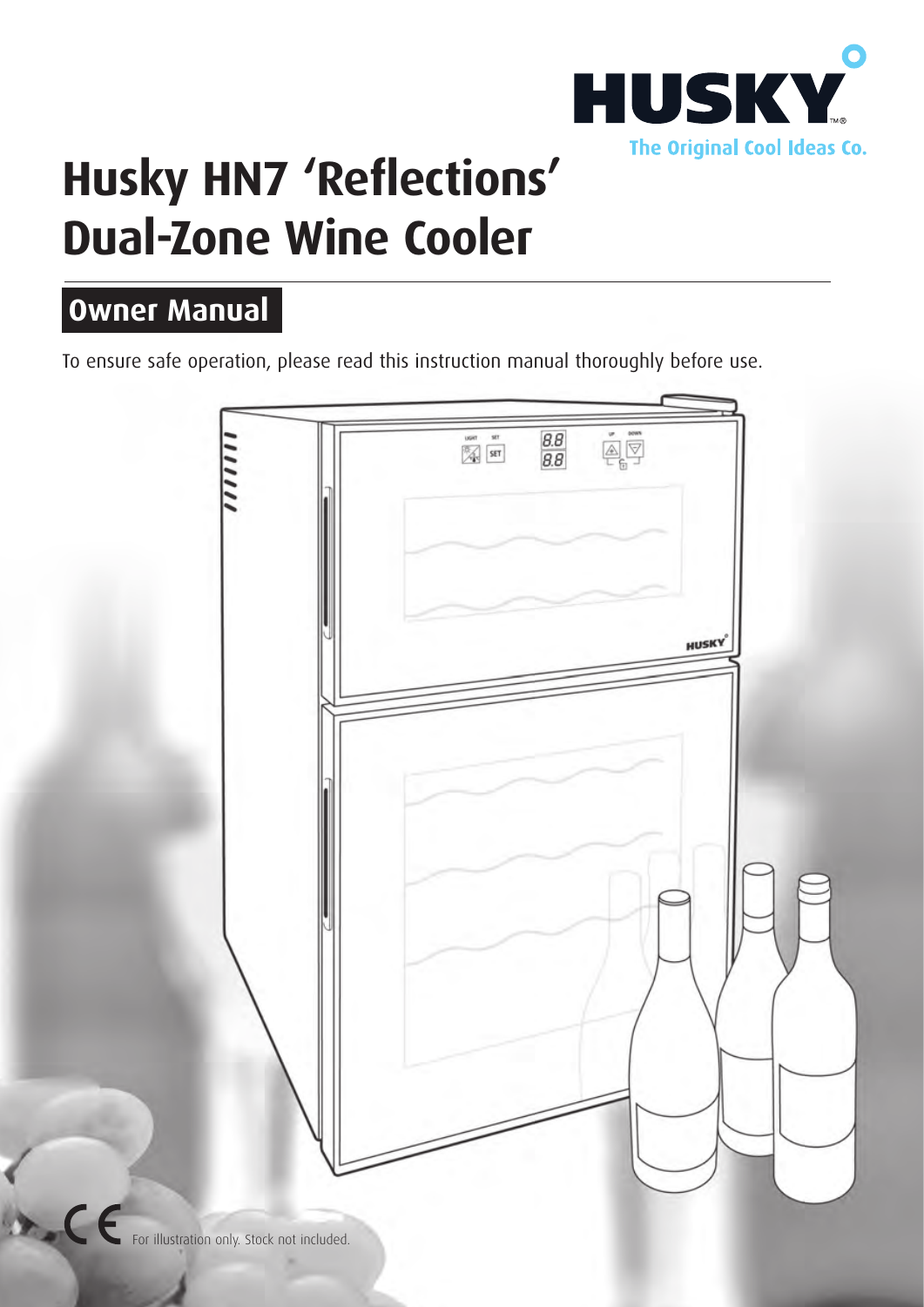## Welcome to your new Husky

Thank you for buying this Husky Wine Cooler. It has been designed and manufactured for many years of trouble-free service.

Operation is very simple, but please take a few minutes to read this booklet. It contains important safety information, and tips to ensure you receive the best possible service from your Husky Wine Cooler.

#### IMPORTANT NOTE:

**THIS APPLIANCE IS TO BE USED EXCLUSIVELY FOR THE STORAGE OF WINE. This Husky 'Reflections' Wine Cooler uses thermoelectric technology to cool drinks to approximately 15°C below ambient temperature, to a minimum of 8°C (upper zone). It is not intended to operate like, or compete with, a conventional compressor-driven refrigerator THIS MODEL IS NOT SUITABLE FOR THE STORAGE OF FOOD.**



### WARNING: RISK OF ELECTRICAL SHOCK HAZARD

**USERS IN NORTH AMERICA** This unit must be plugged into a grounded 120V AC circuit. If the power cable is damaged, it must be replaced by a qualified engineer to avoid shock hazard. DO NOT ATTEMPT TO SERVICE THE ITEM YOURSELF. Ensure that the appliance is properly grounded. Stop using the appliance immediately if electric shock is felt when touching the cooler.

#### USERS IN EUROPE This unit must be earthed.

If the power cable is damaged, it must be replaced by a qualified engineer to avoid shock hazard. DO NOT ATTEMPT TO SERVICE THE ITEM YOURSELF. Ensure that the appliance is properly earthed. Stop using the appliance immediately if electric shock is felt when touching the cooler.

#### DISPOSAL OF OLD REFRIGERATORS

BE SURE TO MAKE ANY LOCKS UNUSABLE. IF POSSIBLE, REMOVE THE DOOR(S) AND DISCARD SEPARATELY.

#### WARNING – CHEMICAL HAZARD: DO NOT ALLOW CHILDREN TO PLAY WITH THE OLD APPLIANCE. CONTACT YOUR LOCAL AUTHORITY FOR PROPER DISPOSAL PROCEDURES.

Before disposing of an old appliance, please make sure it is switched off and safe. Unplug the appliance and break any locks in order to avoid children becoming trapped.

Please note: compressor-driven refrigeration systems may contain gases and refrigerants which require specialist waste disposal. The valuable materials contained in a refrigerator can be recycled.

Contact your local waste disposal depot for proper disposal of an old appliance and contact your local authority or dealer if you have any questions. Please ensure the pipework of your refrigerator is not damaged prior to disposal. You can contribute to environmental awareness by insisting on an appropriate non-polluting method of disposal.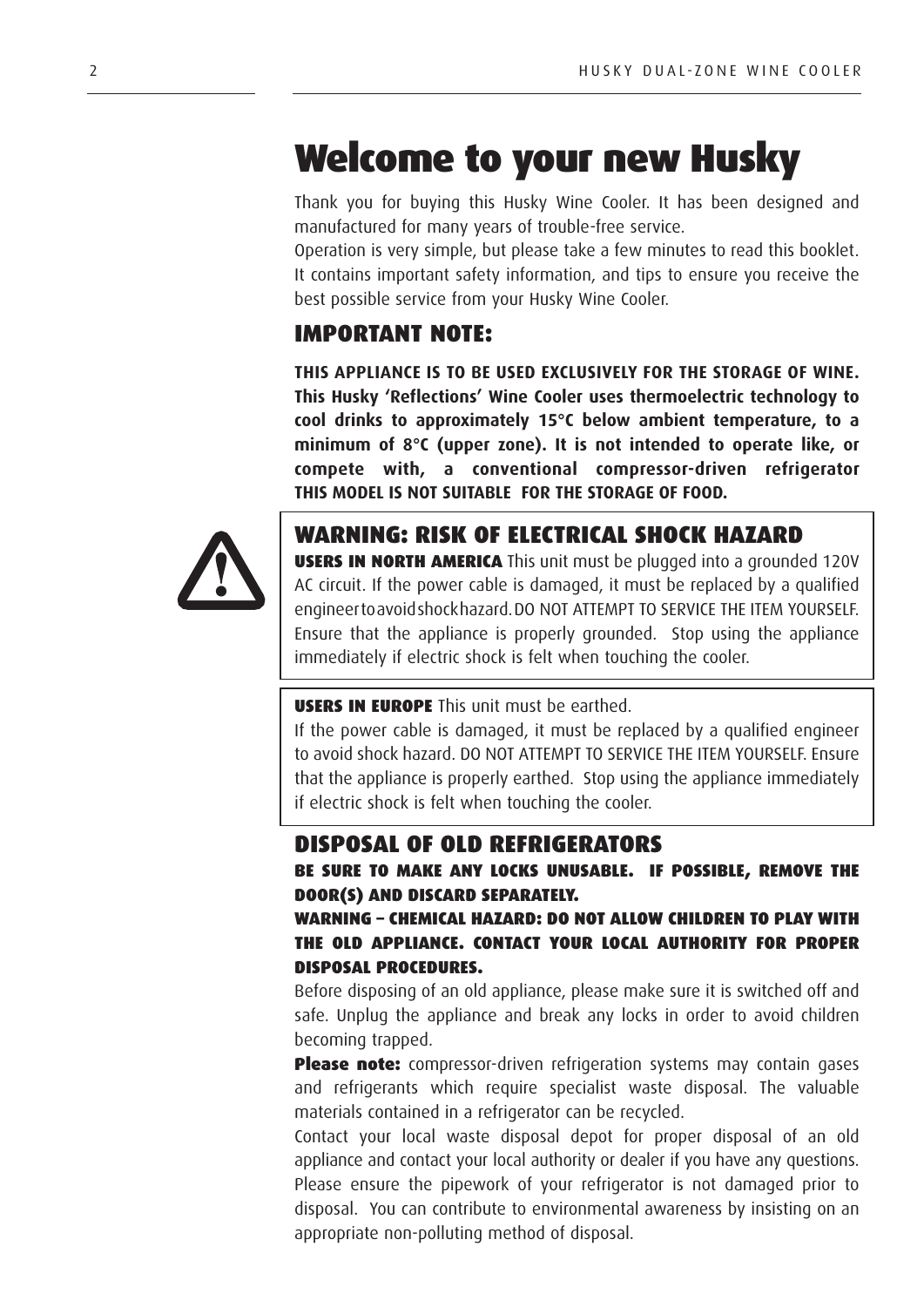#### DISPOSAL OF PACKAGING

All the packaging materials with your Husky Wine Cooler may be disposed of without danger to the environment.

The cardboard may be broken or cut into smaller pieces and given to a waste paper disposal service. The wrapping foil is made of polyethylene. The polyethylene pads and stuffing contain no fluorochloric hydrocarbons.

All these valuable materials may be taken to a waste collecting depot and used again after adequate recycling.

Consult your local authority for the name and address of the waste paper disposal services nearest to you.

#### SAFETY INSTRUCTION & WARNINGS

Before switching on your Husky Wine Cooler, read the information in this User Guide carefully. The User Guide contains important observations relating to the assembly, operation and maintenance of the appliance.

Please keep this booklet in a safe place for future reference. If you ever sell this unit, hand this User Guide to the new owner.

The manufacturer does not accept responsibility for any damages that may arise due to non-observation of these instructions.

- Do not use a damaged unit. If you are in doubt, consult the supplier.
- Connection and installation of your Husky Wine Cooler are to be carried out in strict compliance with the instructions in this User Guide.
- For safety, the appliance must be properly earthed in accordance with specifications.
- Always remember to unplug the appliance before cleaning. Never unplug your refrigerator by pulling on the power cable. Always grip plug firmly and pull straight out from the socket.
- To prevent risk of accidental injury, the power cord should be secured behind the appliance and not left exposed or loose
- All electrical repairs must be carried out by qualified engineers. Inadequate repairs may be dangerous.
- DANGER OF FERMENTATION: Keep alcoholic beverages in airtight bottles or containers.
- Do not obstruct or cover the ventilation apertures.
- Do not allow children to play with your Husky Wine Cooler, or to sit on it or hang onto the door.
- This appliance is not intended for used by persons (including children) with reduced physical, sensory or mental capabilities, or lack of experience and knowledge, unless they have been given supervision or instruction concerning use of the appliance by a person responsible for their safety.

#### SPECIFICATIONS

- This appliance is designed as a cooler for wine, NOT food.
- It is intended strictly for domestic use.

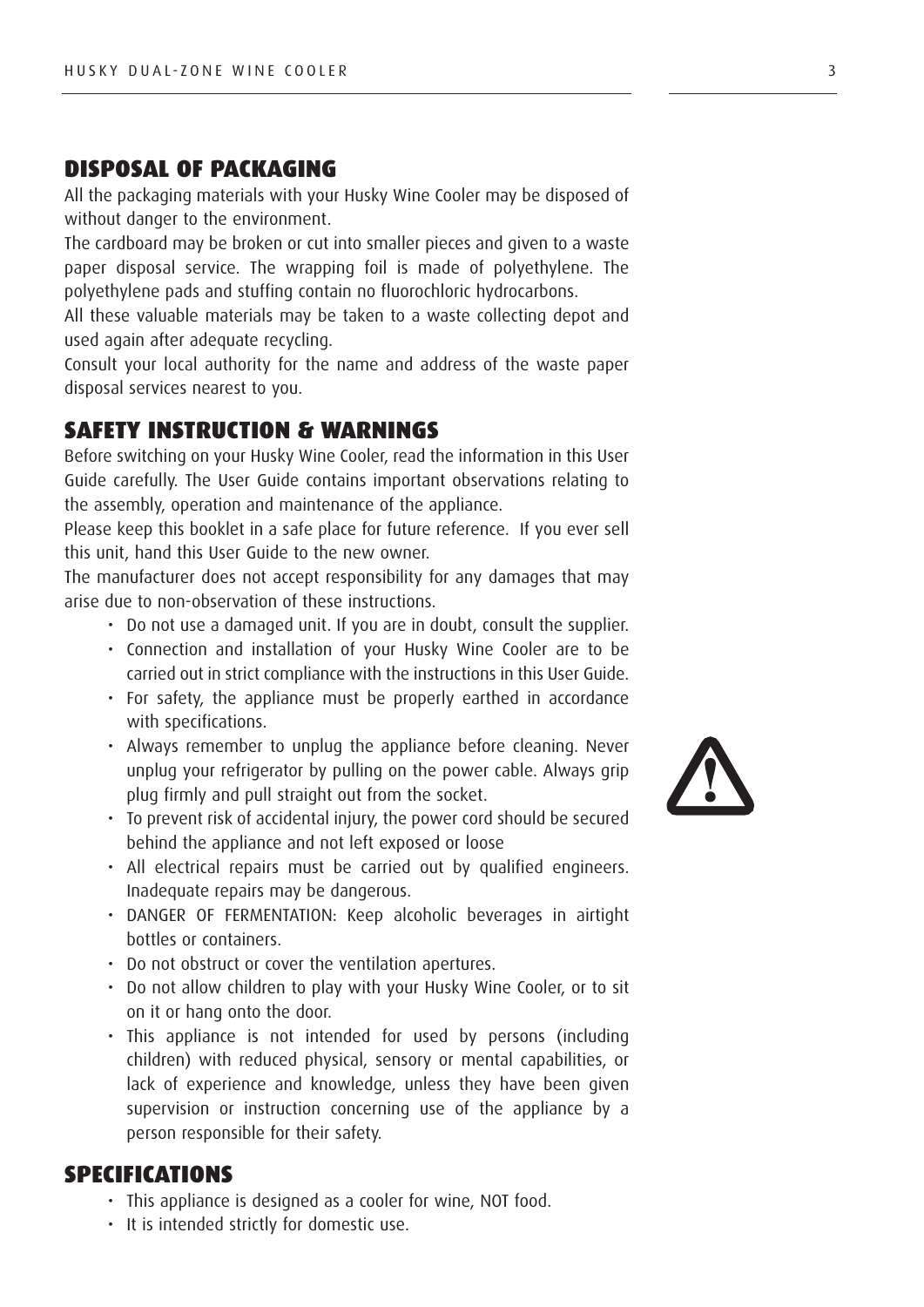#### BEFORE USING FOR THE FIRST TIME

- For good circulation, the vents must not be blocked. Allow 50mm clear space all round the unit for adequate ventilation. Your Husky Wine Cooler should be placed on flat and firm surface for quieter operation. If the appliance is to be placed on carpet, support it with a wooden board underneath. Be aware that placing the appliance on carpet may cause the carpet to fade.
- Do not expose the appliance to direct sunlight or a heat source such as ovens, radiators, heaters, etc.
- Do not under any circumstances place heated beverages or food in your Husky Wine Cooler.
- Do not open the door more often than necessary to lessen the escape of cold air.
- For better air circulation, do not overfill the unit.
- Adjust the temperature regulator according to the amount of product and the ambient temperature.

#### BASIC OPERATION

**It is recommended that you site the Wine Cooler in a room where the ambient temperature is maintained between 18º-25ºC/41º-77ºF.**

**If the ambient temperature of the unit is outside this range, particularly during extreme hot or cold conditions, it is entirely normal that the temperature on the display fluctuates from the set temperature. This may also occur due to other factors such as opening the door frequently. For this reason we do not recommend locating the Wine Cooler in outdoor buildings including conservatories and garages.**

- Temperature Range For Your Wine Cooler: Upper zone: 8-18°C/46-64°F **Ideal for white and rosé wine** Lower zone: 9-18°C/48-64°F **Ideal for red wine.**
- Recommended Temperatures for Chilling Wine: Red wines: 14-18°C/57-65°F White wines: 9-14°C/49-58°F Rosé wines: 10-11°C/51-53°F Sparkling wines: 5-9°C/40-49°F

**NOTE: When you use the appliance for the first time or restart it after having been turned off for a long time, there may be a few degrees difference between the temperature you select and the one indicated on the LED readout. This is normal. Once the wine cooler has been running for a few hours the display will stabilise.**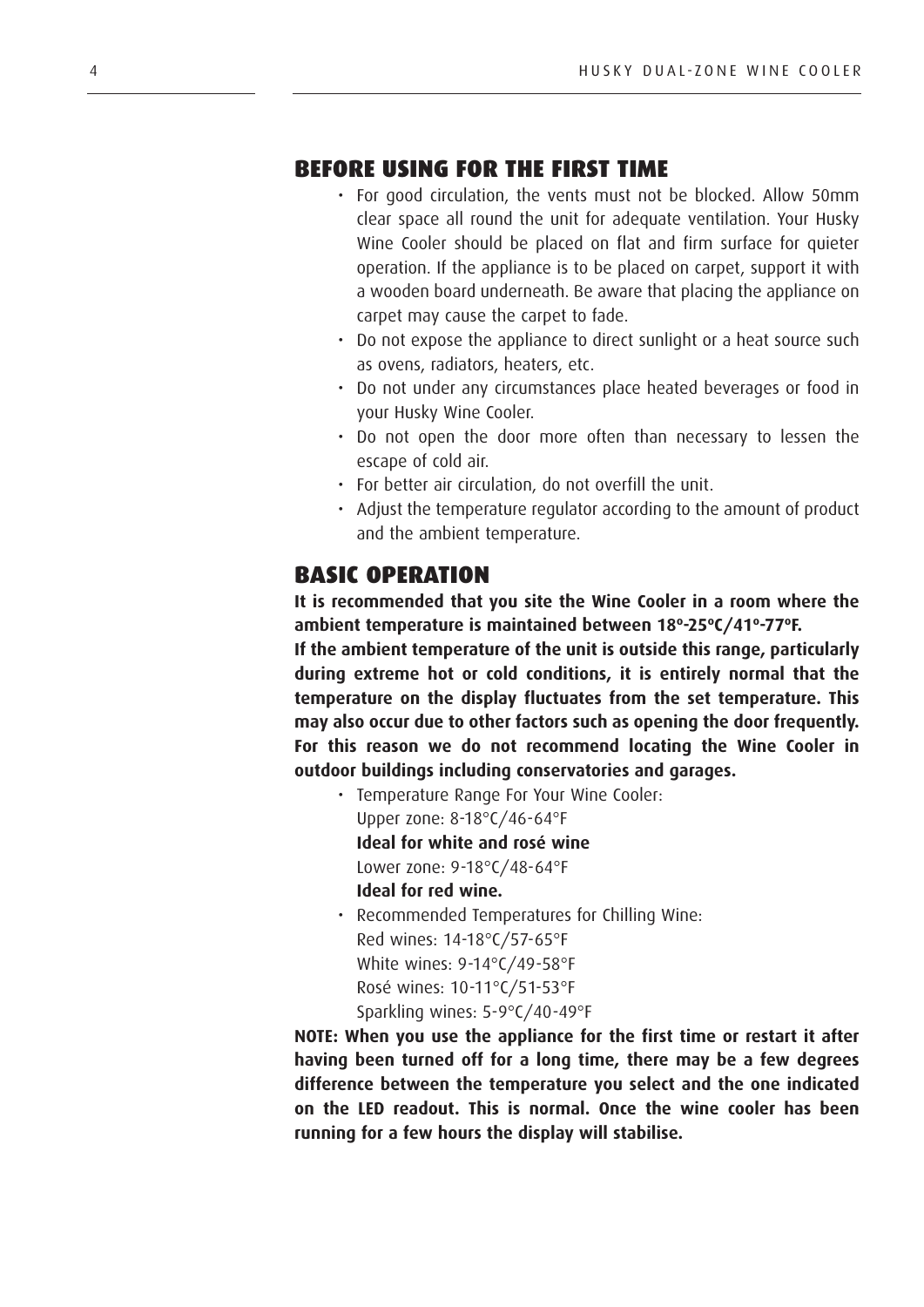#### Setting the temperature control



Your Husky Wine Cooler is fitted with an automatic control panel lock that activates 12 seconds after the last time a button has been touched. To unlock the panel press the UP and DOWN buttons simultaneously for three seconds. You will hear a 'beep'. The panel is now active for 12 seconds.

You can display the temperature in either Celsius or Fahrenheit by pressing the °F/°C button for three seconds. REMEMBER: you will need to unlock the control panel first (see above).

The temperatures for the upper and the lower compartments may be set independently. Note: the factory default setting is 12°C/54°F.

To adjust the temperature press SET and the upper display will flash. Set the desired temperature by pressing the UP or DOWN buttons on the control panel. The set temperature will increase by 1ºF or 1ºC for each depression of the UP button. The temperature will decrease by 1ºF or 1ºC for each depression of the DOWN button.

Press SET again and the lower display will flash. Set the desired temperature by pressing the UP or DOWN buttons as described above.

#### **Capacity**

You may place up to 24 standard-sized 75cl bottles in this wine cooler: 8 in the upper compartment and 16 in the lower compartment. As bottles differ widely in size the actual number of bottles may vary.

#### Interior light

The interior light may be turned ON or OFF by pushing the button marked with the "Light" symbol. The light will turn off automatically after 10 minutes.

#### CLEANING

CAUTION: Failure to unplug the Wine Cooler could result in electrical shock or personal injury.

- Unplug the Wine Cooler, and remove all items including shelves.
- Wipe the inside surfaces with a damp cloth soaked in a solution of two tablespoons of ordinary baking soda to a litre of water. Do not use abrasive cleaners.
- Wash the shelves with a mild detergent solution.
- Wring excess water out of the sponge or cloth when cleaning area of the controls, or any electrical parts.
- Wipe the outside cabinet with a solution of warm water and mild liquid detergent. Rinse well and wipe dry with a clean soft cloth.